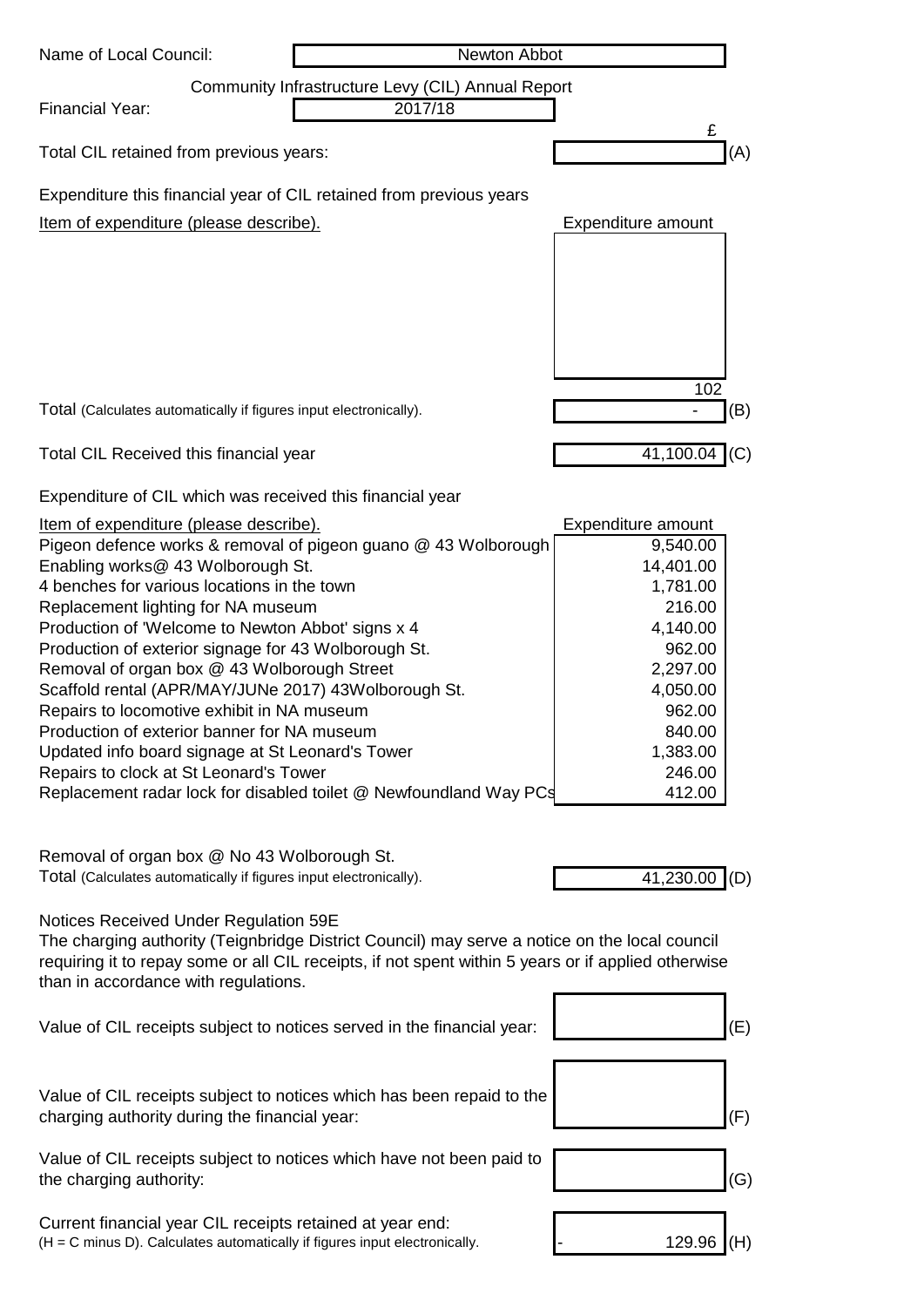CIL receipts from previous years retained at year end:  $(I = A \text{ minus } B)$ . Calculates automatically if figures input electronically.

Total value of CIL receipts retained at year end:  $(J = H$  plus I minus F). Calculates automatically if figures input electronically.



A copy of this report must be published either on the local council's website, or on that of the charging authority (Teignbridge District Council) if the local council does not have a website.

A copy of this report must be sent to Teignbridge District Council no later than 31st December following the reported year, unless it is published on the website of Teignbridge District Council.